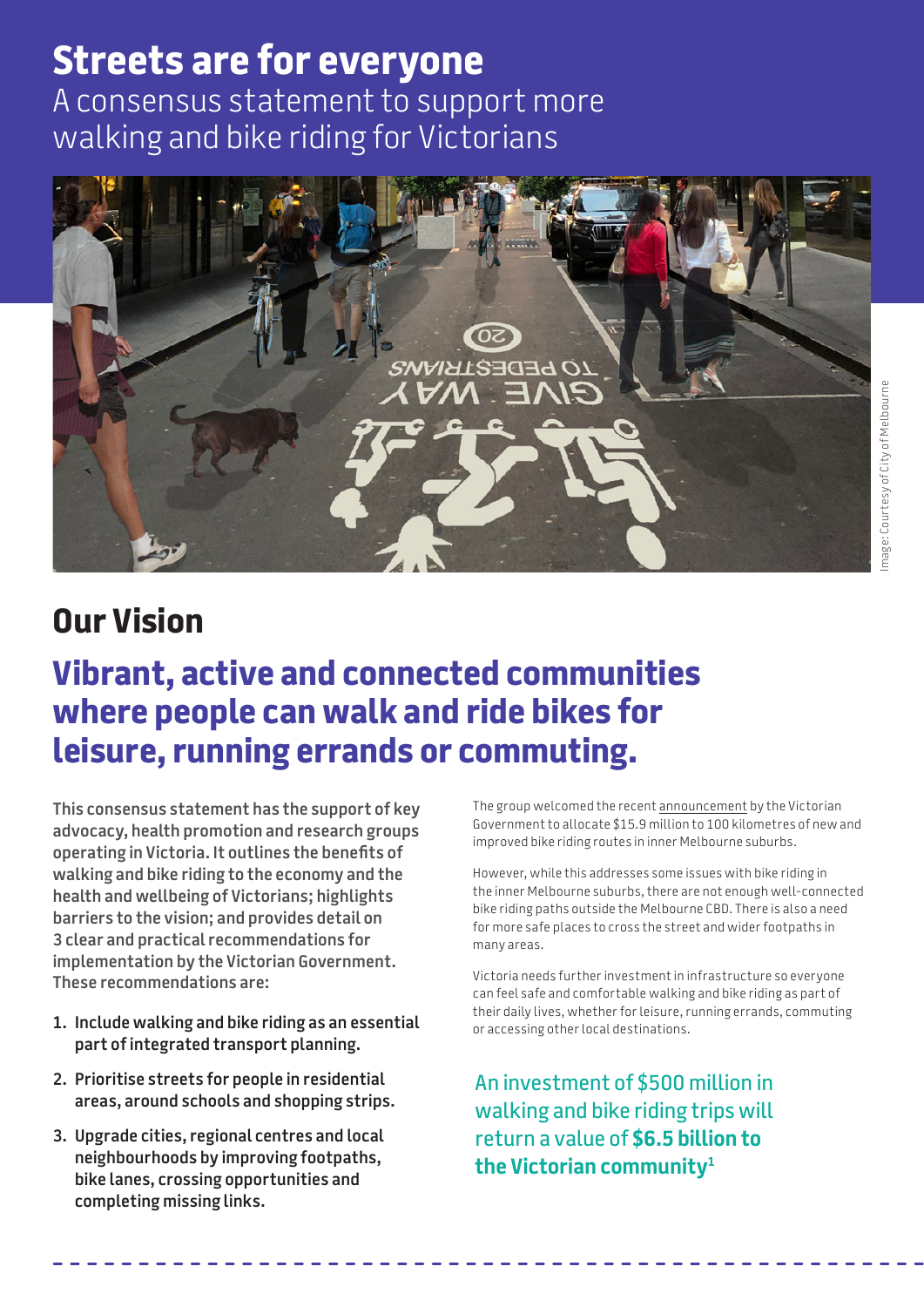## **What are the benefits of walking and bike riding?**

Investing in walking and bike riding will lead to a significant range of benefits for the people of Victoria. Both are core pillars of healthy, vibrant and liveable cities and neighbourhoods. Enabling people to walk and ride as a part of their daily lives builds the communities people want to live in, where places are more welcoming, and people feel connected and safe.



### **What is stopping Victorians from walking and bike riding?**

**Key barriers to walking and bike riding include:**

- **x traffic speed in highly populated areas such as shopping strips, high streets, residential streets, and near schools and parks**
- **x non-separated bike lanes in areas of high traffic**
- **x narrow footpaths and lack of places to safely cross streets**
- **x lack of networks to connect neighbourhoods with each other and the CBD.**

It shouldn't matter what your postcode is, everyone should be able to walk or ride bikes around their neighbourhood, and access local services easily and safely.

Unfortunately, there's a disparity. Some areas have less walking and bike riding infrastructure than others making it difficult for many Victorians to access public spaces and local services without a car.

The coronavirus pandemic also presents unique barriers to how we travel around due to the need for physical distancing. Victorians will need to regain confidence that public transport can safely handle large volumes of people. Lower use of public transport will lead to more cars on our roads, adding to traffic congestion and increasing travel times.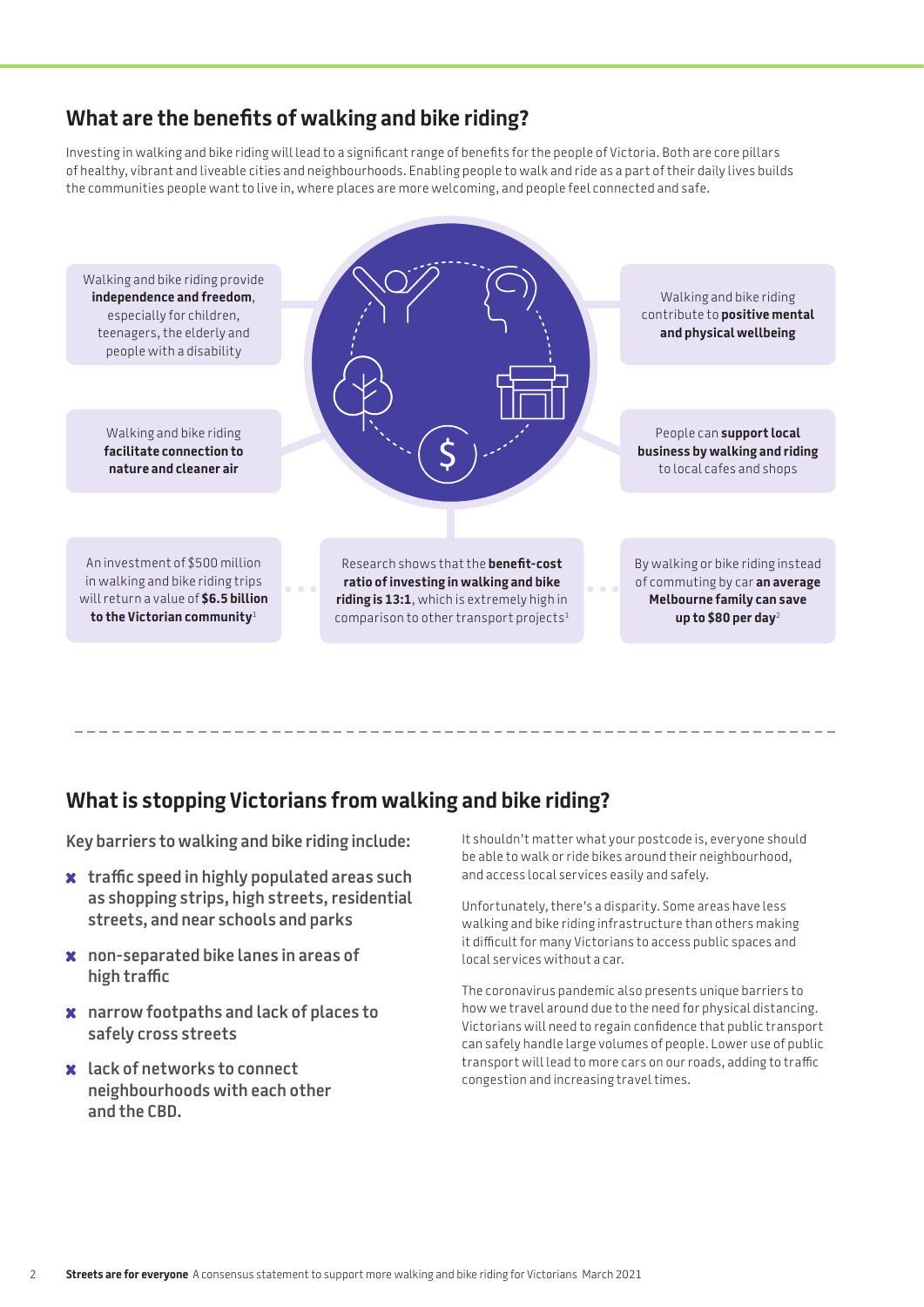## **The scene is set for the government to take action**

#### **2020 paved the way**

In 2020, coronavirus (COVID-19) disrupted our lives in many ways. But, with many Victorians working and living closer to home, communities opened their streets for everyone.

More people rode their bikes, jogged, scooted and walked, exploring and connecting with local neighbourhoods and communities.

Research shows that more than 1 in 3 Victorians planned to travel more by foot or bike than they did pre-coronavirus, but safety is a barrier for many<sup>3</sup>.

As Victoria recovers from the pandemic, we have a once-ina-lifetime opportunity to design cities, regional centres and neighbourhoods that people truly want.

#### **Victorians are ready for new infrastructure**

When there are good options for walking and bike riding, they are used. A recent study by Monash University found that approximately 4 in 5 Victorians are interested in riding a bike if high-quality bicycle infrastructure is provided<sup>4</sup>.

Studies and polls carried out by the Heart Foundation, RACV and the Amy Gillet Foundation all show that people want safer paths, and support temporarily removing car parks to make way for pop-up bike lanes and wider footpaths in their local area.

#### **Local councils are ready but lack funding**

A recent survey by the Municipal Association of Victoria revealed that more than 80 per cent of local councils have adopted plans to improve walking and/or bike riding options in light of the pandemic. However, 80 per cent of those surveyed reported funding as the greatest barrier to getting plans off the ground5 .

#### **It's time for action**

The benefits of walking and bike riding outlined previously make it clear that more investment in infrastructure will give a high return on investment.

We urge the Victorian Government to increase funding and commit to investment in a future where everyone feels safe to walk and ride bikes for leisure, errands and commuting to work.

Our group of key advocacy, health promotion and research groups has developed a detailed list of recommendations for action, outlined below.



Victorians planned to travel more by foot or bike than they did pre-coronavirus, but **safety is a barrier** for many3





Victorians are interested in riding a bike if **high-quality bicycle infrastructure** is provided<sup>4</sup>

**8 in 10**

**local councils** plan to **improve walking and bike riding** options but **funding is the greatest barrier**<sup>5</sup>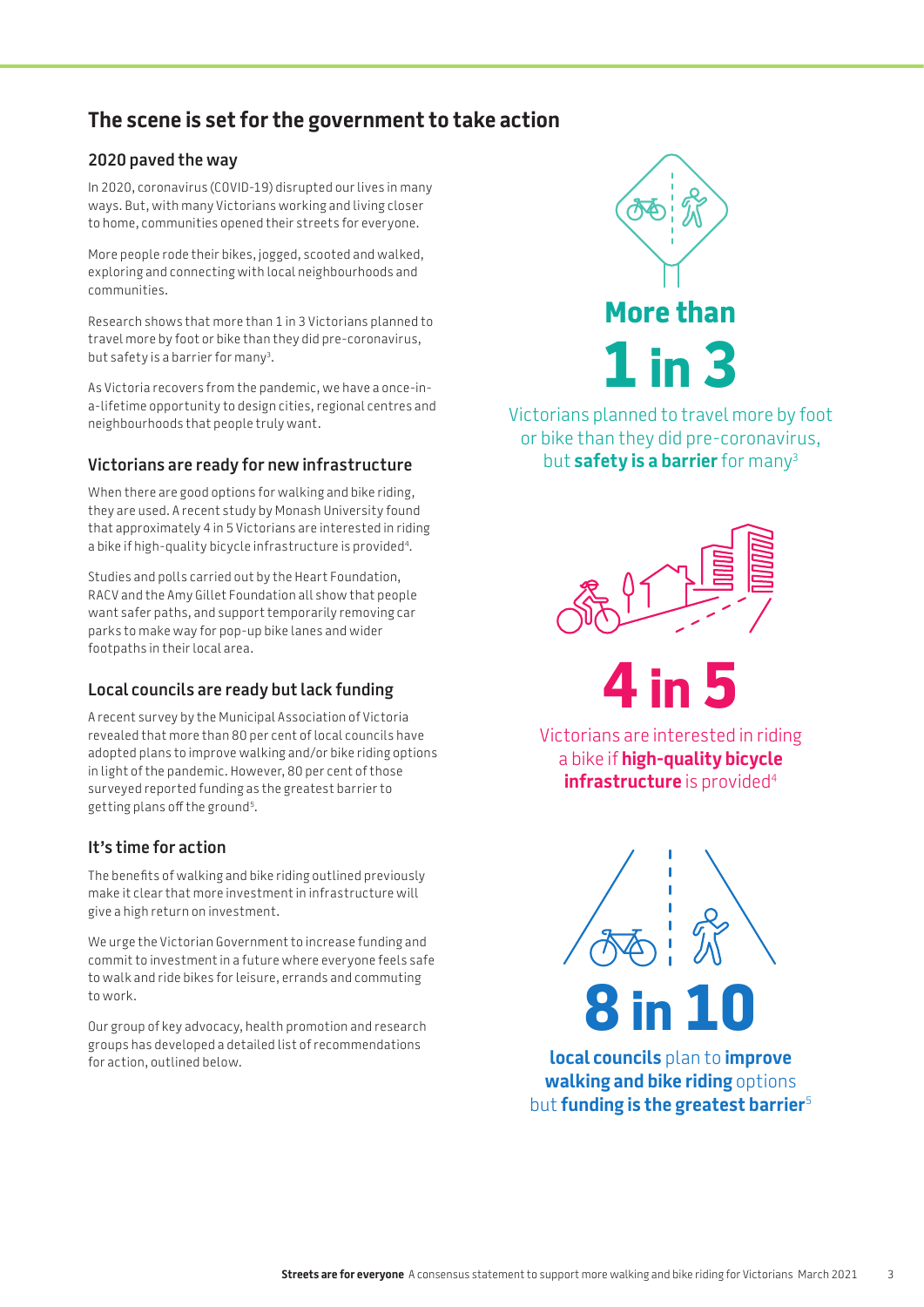### **Recommendations to create streets for everyone**



#### **1. Include walking and bike riding as an essential part of integrated transport planning**

This should include a whole-ofgovernment response led by the Department of Transport to:

- develop and implement a walking strategy and action plan within the next 12 months
- continue to implement the Victorian Cycling Strategy 2018–2028
- ensure there is strong senior leadership for walking and bike riding within government
- ensure there is dedicated walking expertise and dedicated bike riding expertise within government.



#### **2. Prioritise streets for people in residential areas, around schools and shopping strips**

This should include:

- funding high quality walking and bike riding infrastructure for local and state government roads/streets
- lowering traffic speed
- increasing the priority of walkers when crossing streets
- providing a COVID-safe environment, for example, facilitating greater ability to physical distance.



**3. Upgrade cities, regional centres and local neighbourhoods by improving footpaths, bike lanes, crossing opportunities and completing missing links**

Invest in projects that provide environments which:

- allow walkers and bike riders to be separated in areas where there are high numbers of walkers or bike riders, or fast-moving bike riders
- allow bike riders and drivers to be separated in areas of high traffic speed or volume
- improve strategic links and key priority routes
- focus on areas of greatest need, including neighbourhoods with:
	- recognised strategic importance
	- lower socio-economic status
	- higher rates of inactivity
	- higher car dependence
	- poorer quality existing walking and bike riding paths.